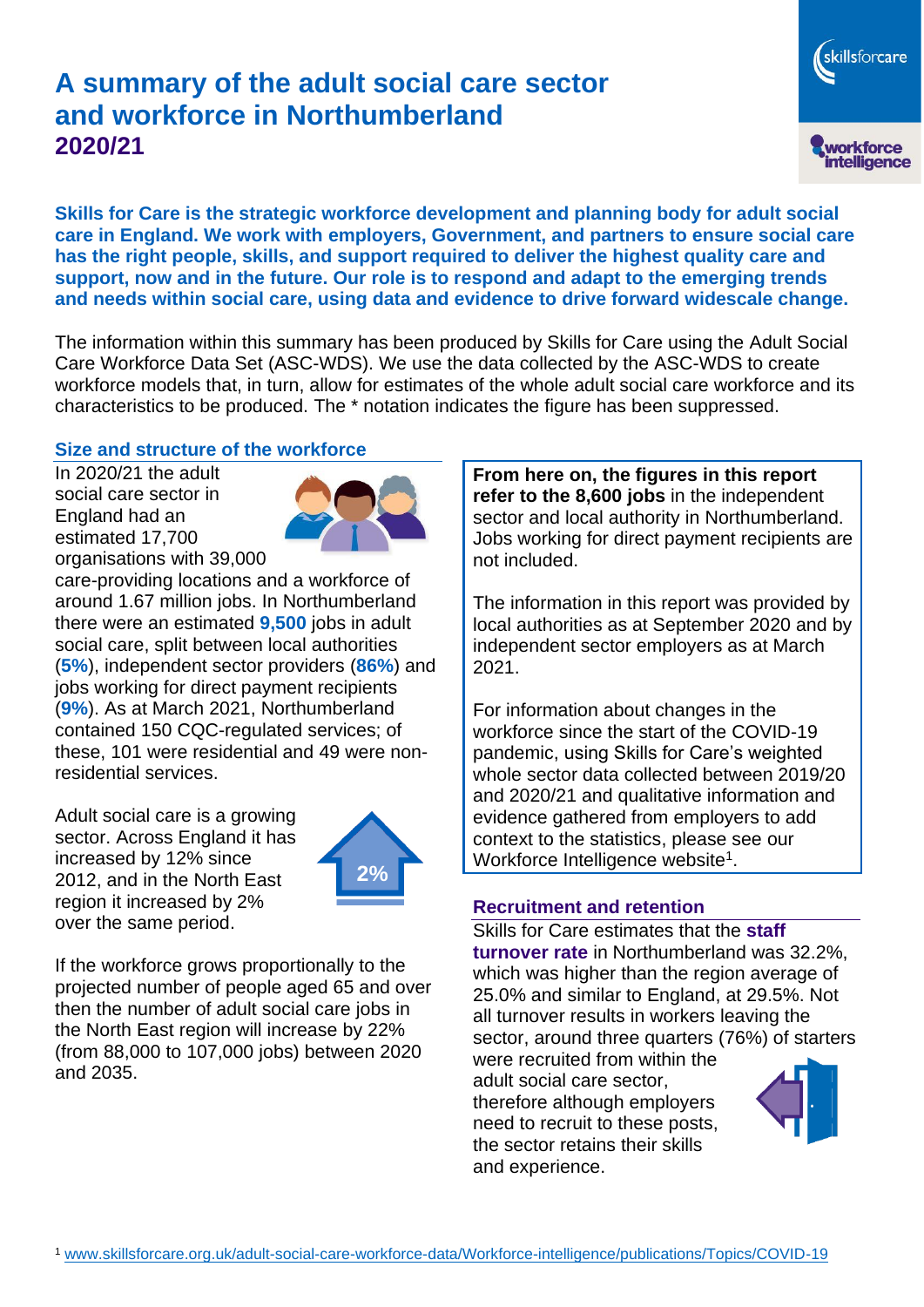Adult social care has an experienced 'core' of workers. Workers in Northumberland had on average **10.1 years of experience in the sector** and 86% of the workforce had been working in the sector for at least three years.

Using both workforce intelligence evidence and our links with employers and stakeholders across England, we know that recruitment and retention is one of the largest issues faced by employers. We have many resources and tools available to help, for example the 'Values-based recruitment and retention toolkit'<sup>2</sup> and 'Seeing potential: widen your talent pool'. <sup>3</sup> For more information please visit: [www.skillsforcare.org.uk/recruitment-retention](http://www.skillsforcare.org.uk/recruitment-retention)

### **Employment information**

We estimate Northumberland had **8,600** adult social care jobs employed in the local authority and independent sectors. These included 550 managerial roles, 250 regulated professionals, 6,400 direct care (including 5,400 care workers), and 1,400 other-non-care proving roles.

The average number of **sickness days** taken in the last year in Northumberland was 9.7, (10.2 in North East and 9.5 across England). With an estimated directly employed workforce of 8,200, this would mean employers in Northumberland lost approximately **80,000 days to sickness in 2020/21**. In England levels of staff sickness have nearly doubled over the course of the pandemic between 2019/20 and 2020/21, in total around 6 million extra days were lost to sickness than in the year before.

Less than a quarter (22%) of the workforce in Northumberland were on zero-hours contracts. Around a half (53%) of the workforce usually worked full-time hours and 47% were part-time.

#### **Chart 1. Proportion of workers on zero hours contracts by area**

| England        | 25% |
|----------------|-----|
| North East     | 22% |
| Northumberland | 22% |

#### **Workforce demographics**

The majority (82%) of the workforce in Northumberland were female, and the average age was 46.1 years old.



Workers aged 24 and under made up 8% of the workforce and workers aged over 55 represented 35%. Given this age profile approximately 3,000 people will be reaching retirement age in the next 10 years.

Nationality varied by region, in England 83% of the workforce identified as British, while in the North East region this was 96%. An estimated 97% of the workforce in Northumberland identified as British, 2% identified as of an EU nationality and 1% a non-EU nationality, therefore there was a similar reliance on EU and non-EU workers.

#### **Pay**



Table 1 shows the full-time equivalent annual or hourly pay rate of selected job roles in Northumberland (area), North East (region) and England. All

figures represent the independent sector as at March 2021, except social workers which represent the local authority sector as at September 2020. At the time of analysis, the National Living Wage was £8.72.

#### **Table 1. Average pay rate of selected job roles by area**

|                                 | <b>England</b> | Region  | Area    |
|---------------------------------|----------------|---------|---------|
| Full-time equivalent annual pay |                |         |         |
| Social Worker <sup>t</sup>      | £37,100        | £35,000 | $\star$ |
| Registered nurse                | £33,600        | £32,400 | £32,400 |
| Hourly pay                      |                |         |         |
| <b>National Living</b><br>Wage  | £8.72          | £8.72   | £8.72   |
| Senior care worker              | £10.00         | £9.79   | £9.78   |
| <b>Care worker</b>              | £9.29          | £9.05   | £8.90   |
| Support and<br>outreach         | £9.53          | £9.36   | £9.27   |

†Local authority social workers only.

Please note that pay varies by sector, with local authority pay generally being higher than independent sector pay.

[www.skillsforcare.org.uk/vba](http://www.skillsforcare.org.uk/vba)